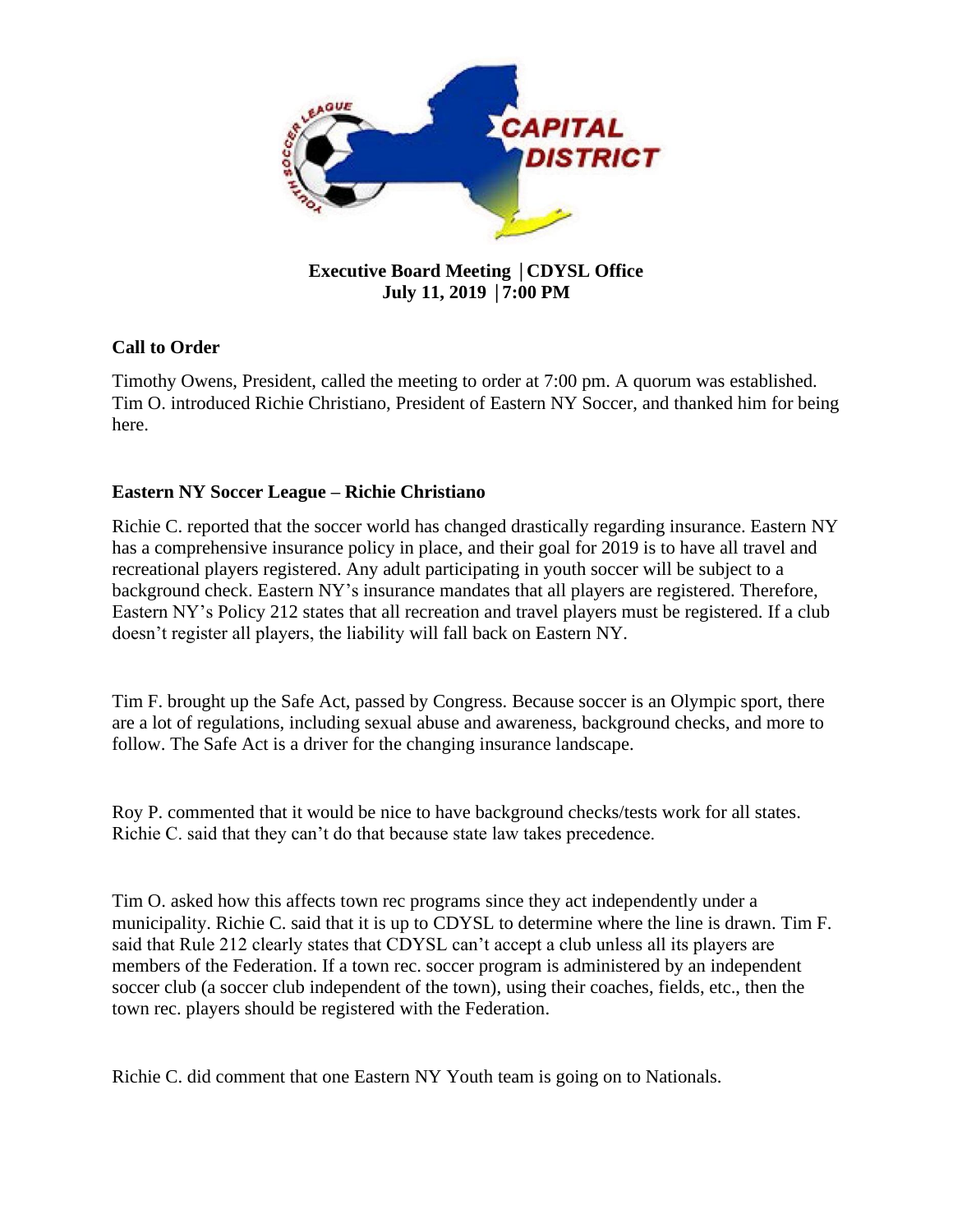Richie C. said that U.S. Youth Soccer fees are going up by \$1.25 a player and commented that Eastern NY has not raised fees in quite a while. Tim F. stated that Eastern NY took a total loss of \$300,000, and Richie C. reported that \$800,000 was spent on purchasing a building this year.

Eastern NY Annual General Meeting is August  $3<sup>rd</sup>$ . Tim O. stated that he will be at the AGM, and asked if anyone else is interested in attending? Richie C. mentioned that there is one election up for vote (vice president). Richie then asked the board if CDYSL has grown, and Tim O. reported that we are about even in registrations. Tim O. clarified that the number of travel players did not drop, but the number of rec players dropped by 1,000. Richie C. wondered if all the rec players are registered.

Tim O. thanked Richie C for his report. Tim O. also introduced the new League Operations Director for CDYSL, Jan Brown to Richie. Jan B. said that she has been in athletics administration for 25+ years. She is a longtime soccer player and worked for the NCAA in enforcement and governance. Also, she has held the position of associate athletic director at the University at Albany. Tim F. said that since there is not an overlap in Operations Director, she will need support from Eastern NY. Richie said that Lorie at Eastern NY will be a valuable resource.

## **Roll Call**

Present: Jan Brown Tim Frament, Cathleen Knauf, Afrim Nezaj, Tim Owens, Roy Pfeil, Dave Yule

Absent: Paul Bascomb, Jon Caraco, Mike Kinnally.

## **Reading and Adoption of the Minutes**

The June 6, 2019 executive committee office minutes were distributed and reviewed. Cathy K. made a motion to accept the minutes as submitted,  $2<sup>nd</sup>$  by Tim F., motion carried unanimously.

## **Finance Report – Dave Yule**

Finance report was distributed and reviewed. Tim O. said that based on the check register, the registration check for \$25K has not been sent to Eastern NY. Currently, the net income is showing approximately \$43,000, but once the Eastern NY check has been paid, the net income will be closer to \$10,000 at the CDYSL Annual General Meeting.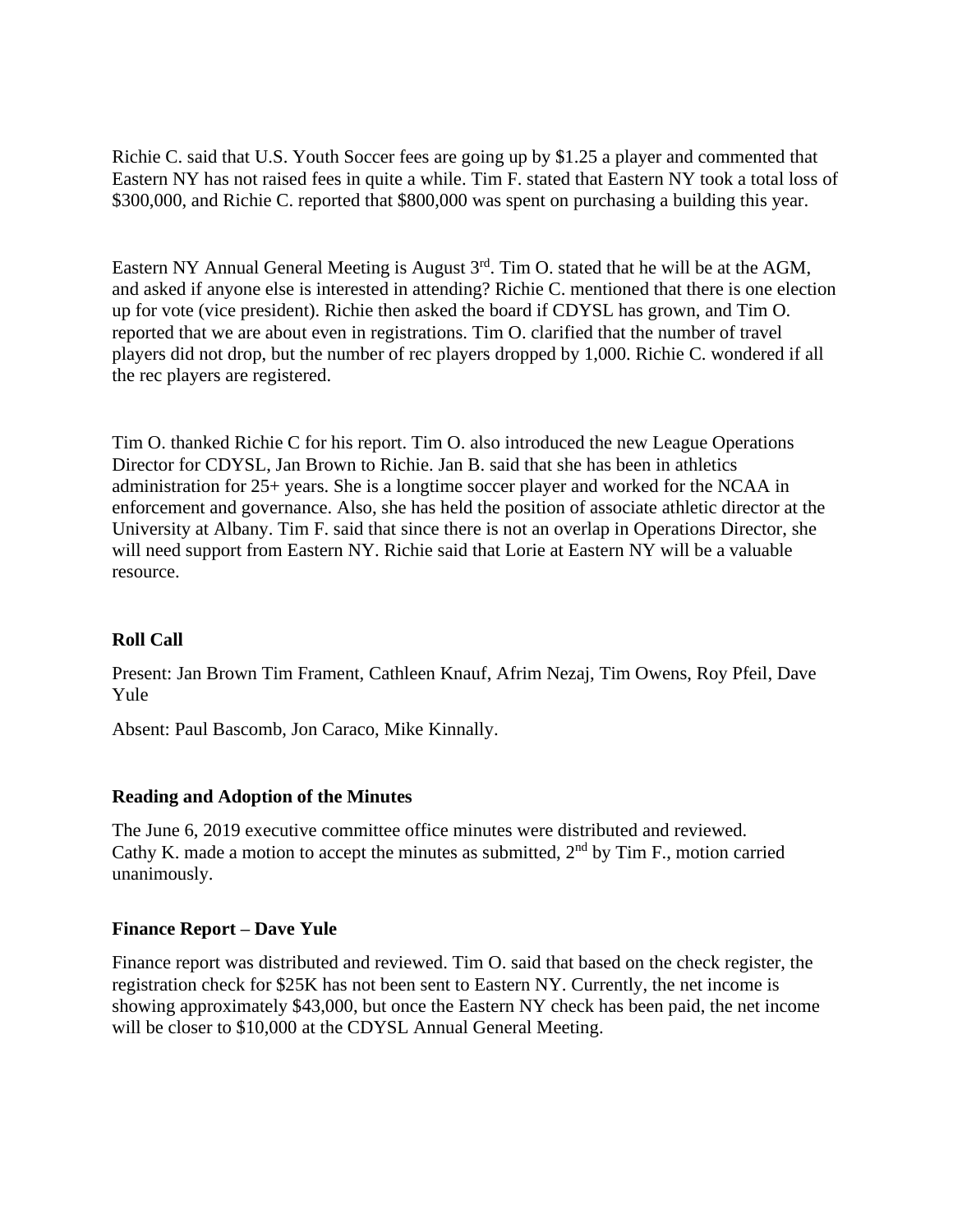Tim O. mentioned that Dave Y. has been diligent to ensure our total holdings are equivalent to 1 year of expenses, which is a typical accounting practice.

Tim F. made a motion to accept the financial report, second by Roy P., motion carried unanimously.

## **Office Report – Tammy K. (absent)**

The Monthly Report for June was distributed.

Bus Trip:

The dispute with Yankee Trails regarding the May bus trip is yet to be resolved. Tim O. had requested that Tammy K have Jennie in the office cut reimbursement checks for everyone who attended the bus trip. Dave Y. intervened as he feels that the reimbursement should be voted on by the membership at the AGM. Tim F. asked if the executive committee voted on this at the last meeting, and Tim O. said that it was discussed, but not voted on. A discussion followed regarding whether the price of the soccer ticket should be reimbursed since many people did attend the game. Tim O. feels that CDYSL's reputation is on the line, and that it needs to be resolved.

Tim O. proposed that everyone that drove their vehicle to the game be reimbursed \$200 for mileage, tolls, parking, etc. In addition, he proposed that all other people be reimbursed \$50 each for the price of the bus, and a full refund for those that decided not to go on the trip (\$100)

Reimbursement: 14 individuals who drove their own vehicles  $x$  \$200 = \$2800 35 individuals who attended the game, but did not drive  $x $50 = $1750$ 4 individuals who chose not to attend the game  $x$  \$100 = \$400 Total: \$4,950

Amount collected: \$5,500 Tickets: \$2,800 Reimbursement: \$4,950 Total Net Loss: \$2,350

Roy P. made a motion to reimburse as proposed by Tim O., Tim F. seconded the motion, motion passed unanimously.

Cathy K. asked if the \$50 Yankee gift cards would also be given to the individuals. Tim O. stated that CDYSL's legal council recommended that in the reimbursement be made in lieu of the gift cards, and that CDYSL keep the gift cards to be used at another time.

## Fines & Fees:

Tim O. reported that the fines and fees for the first half of the spring season were \$6045, and \$7166 for the second half of the spring season. He stated that the bills for the second half of the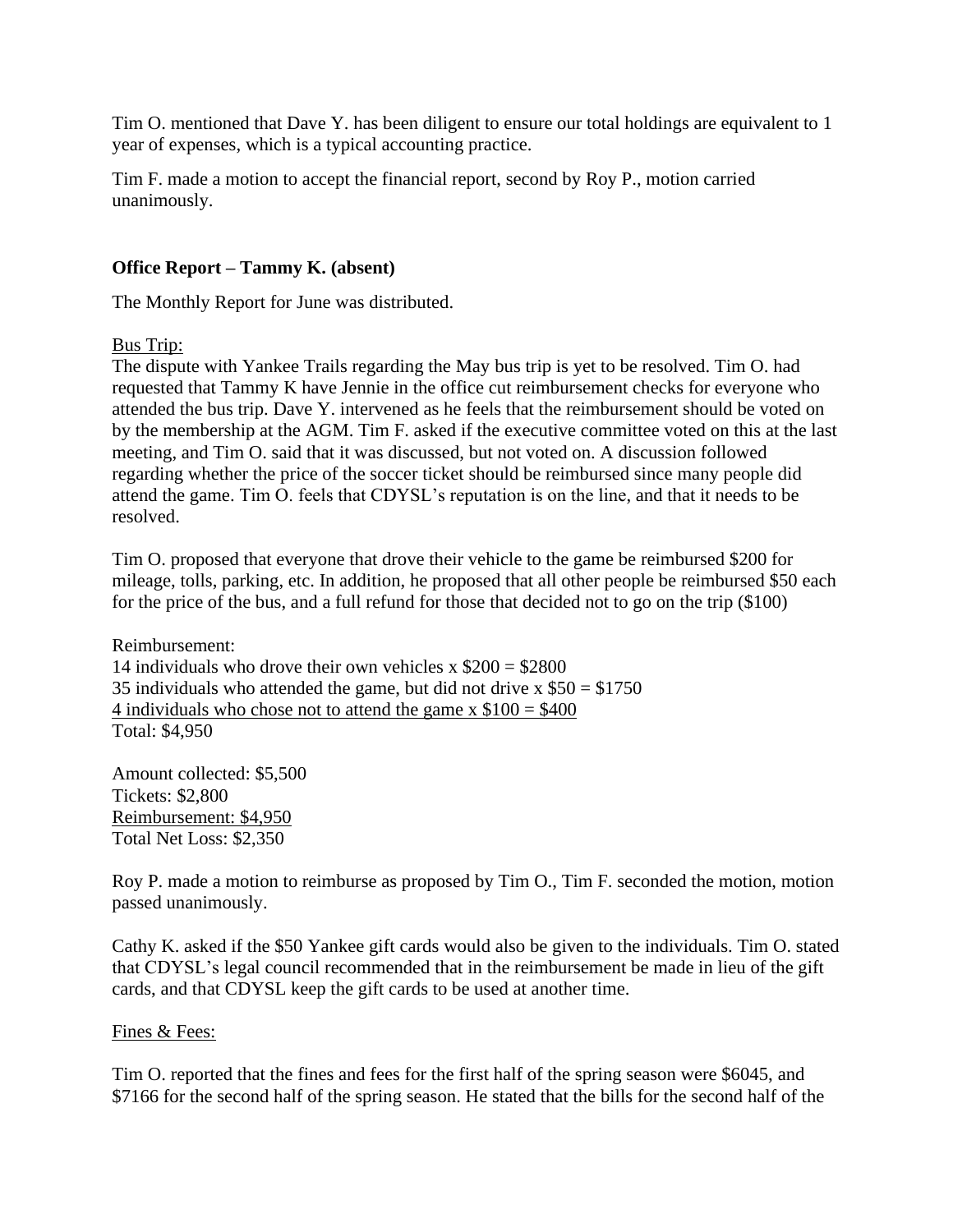spring season would be sent out in July. He clarified that some of these fees collected will be paid out to the referees for games that were forfeited.

## **Committee Reports:**

## 1. **Rules – Scott Swere (absent)**

Tim O. mentioned that the rule changes that were discussed at the last executive board meeting were presented at the June general board meeting. The presentation opened a lot of questions regarding the team fee structure. Tim O. clarified that the team fee structure rule will be presented as an option that teams can take advantage if they want.

Tim F. questioned why the proposal combines the fee structure with the printing of the passes. His feeling is that these are two separate pieces and shouldn't be combined. If teams want to print their own passes, they should be able to without paying the team structure fees. The fees should have nothing to do with how the passes are generated.

Tim. O. clarified that the passes aren't related to the fee structure. Therefore, there will be two fee schedules: team structure, and per player structure. All teams will have the ability to print their own passes. Tim O. said that the production of laminated passes by CDYSL will be going away and is attempting to move the entire process to an electronic process. Tim F. said that CDYSL's office being behind should never be the reason an approval of a roster is being held up. Tim O. clarified that CDYSL holding up an approval, it is often that the coaches had not completed all of the paperwork (background check, etc.), or that the check hasn't been received.

Tim F. said that they key to this is getting the software that will not allow a submission until everything is complete. If all players are not complete, but there is enough eligible player and coach is greenlighted, the roster can be processed, and the incomplete player will not be active.

Roy P. mentioned that since the Universal coaching pass works with various levels, could a coach be put down as coaching multiple teams so that a roster can be approved. Tim O. responded that yes, however the correct coach wouldn't be eligible to coach until they completed the necessary paperwork.

Tim F. also mentioned that under the new insurance, if a team is practicing at the end of October, then the player passes, and background check needs to be completed before the team steps on the field to practice.

## Fall Ball registration fee

The fall ball commitment fee is increasing from \$80 to \$100. Any team that registers for both fall and spring league would receive a \$50 discount on the spring league registration fees. Tim O. said the purpose is to get people to register early. Since fall ball registration is ready to go live, and it was discussed at the June general board meeting, a decision needs to be made at this meeting. A motion made by Tim F. to increase fee from \$80 to \$100 for fall ball with a discount of \$50 being given to those teams who then register for the spring league.  $2<sup>nd</sup>$  by Cathy K., majority vote 5-1, motion carried.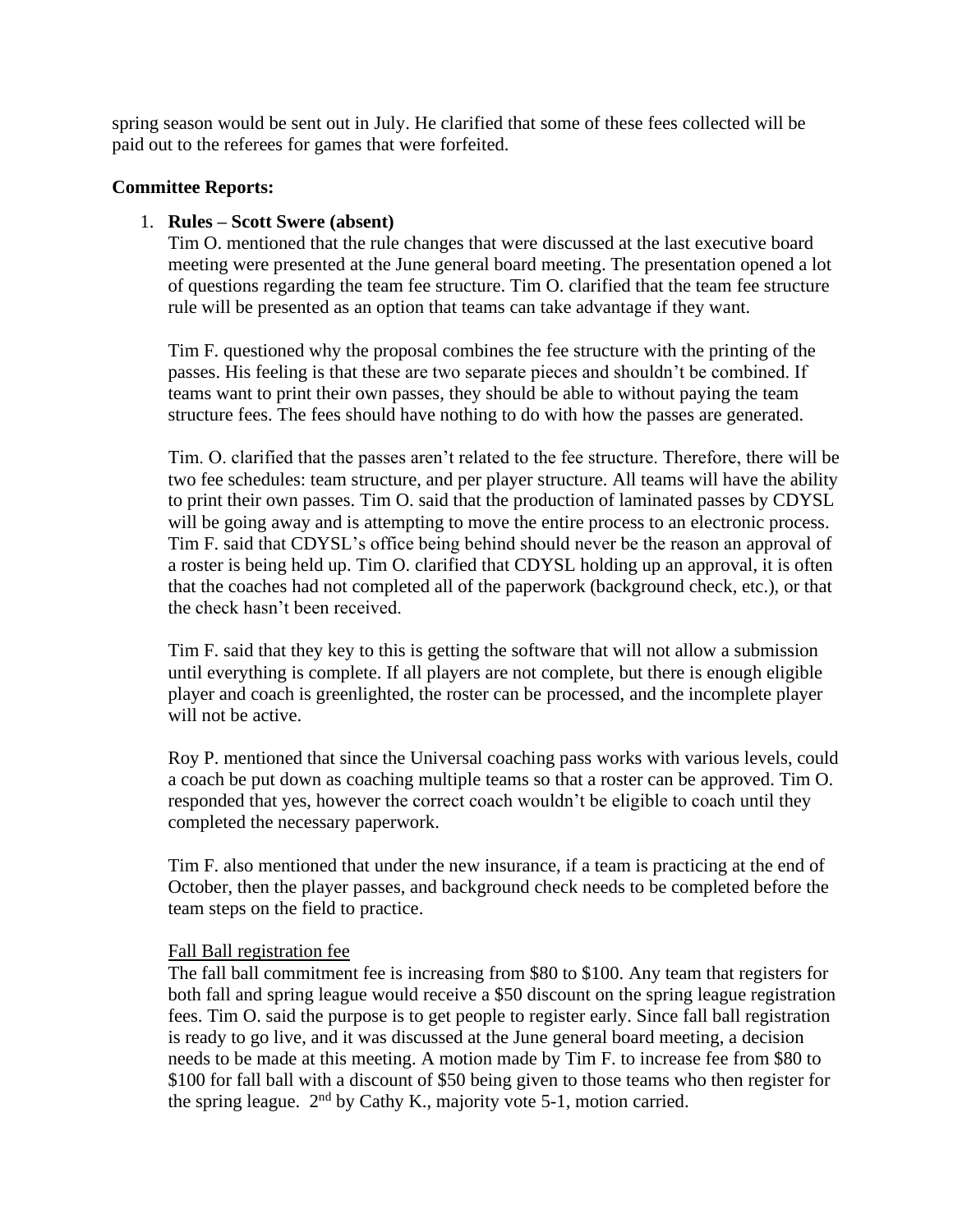## **2. Finance – Dave Yule**

Tim O. asked Dave Y. about the discussion earlier in the meeting regarding the \$25,000 payment to Eastern New York. Dave Y. said that the bill may not have been received yet in the office.

## **3. Games – Paul Bascomb (absent)**

Tim O. reported that the spring season is over. Tim O. mentioned that 342 teams registered, which is lower than the previous year (380 teams) and has been a trend over the past 5 years (roughly 10%). Roy P. said that there was about 64 teams from this area that played EDP, but Tim F. commented that some of those teams didn't play CDYSL in the past. Roy P. requested a 5-year comparison of registration numbers. Afrim requested that the comparison also includes the information by age level (U12, U14, etc.) so that trends could be analyzed.

#### **4. Membership/Nominations – Afrim Nezaj**

A letter has been received from Nirvana North requesting to join CDYSL as a club. They have 5 teams and are based in Clifton Park. This request will be presented at the AGM for the first read.

## **5. Nominations – Paul Bascomb**

The following positions and nominations will be presented at the AGM in August:

President: Tim Owens, Roy Pfeil 1 st Vice President: Mike Kinnally At-Large (2 open) – Afrim Nezaj

Nominations will remain open until the AGM, and Tim O. encouraged new people to consider joining the executive committee.

## **6. Registrations – Jan Brown**

No report

#### **7. Zero Tolerance/Appeals – Roy Pfeil**

Roy P. reported that he has 1 final zero tolerance report. This year he has issued more fines, hoping to make more people aware of the rules to cut down on coaches swearing and spectators challenging the referees.

#### **8. Arbitration/Appeals – Tim Frament**

Tim F. asked if there is a new arbitration, and Tim O. confirmed that he has received one electronically and will send to the office to be processed.

Tim F. said that the rules are very specific on arbitration, and after delivered to the office, a hearing must be completed within 10 days. Last May, there was an arbitration that another team had an illegal player, and the parent of the player would not return any calls. The decision had to be made without parent input. Tim F. finally heard back from the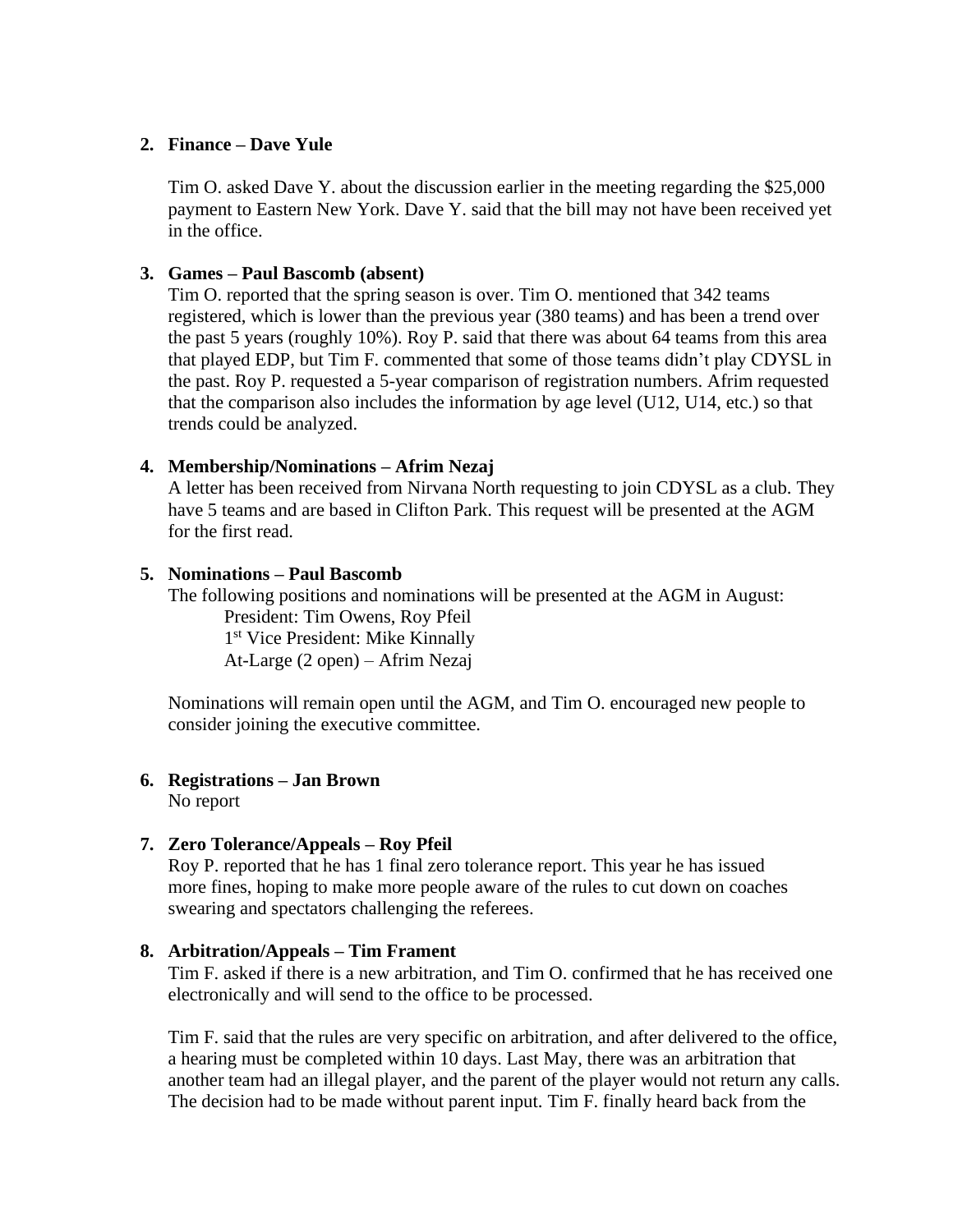parent and would like to reopen the arbitration. As he investigated it, CDYSL's rules do not align with the Federation. The main difference is that Federation allows for a more flexible schedule, and that the Federation allows legal representation. Tim F. recommended reviewing both the arbitration and zero tolerance guidelines.

## **Special Committees**

## **1. Programs – Roy Pfeil**

**a. Coaching Education – Roy Pfeil**

The next coaching course will be July  $22<sup>nd</sup>$ . It is a 11v11 course and is full with 24 people attending.

## **b. ODP Program – Roy Pfeil**

ODP North is working to set up training sessions at Afrims from the beginning of January through the end of April.

## **Unfinished Business**

- 1. CDYSL Job Posting Board Tim F. mentioned that Fifty FC contacted him looking to fill a coaching position for a select U14 Girls team. He asked where the information should be sent, and it was confirmed that it can now be forwarded to Jan Brown.
- 2. Eastern NY AGM Tim F. reported that there are 6 rule changes being proposed. There are currently 4 vice presidents, and are currently ranked  $(1<sup>st</sup>$  vice,  $2<sup>nd</sup>$  vice) by longevity on the board. One proposal is that the president will choose the  $1<sup>st</sup>$  vice president, and subsequent assignments will be based on longevity on the board. Also, each vice president will be assigned a specific task (insurance, etc.).

Another proposal on the table is to drop the total number of trustees to 2 (currently 4).

Tim O. said that there are 10 leagues in Eastern NY and each league gets voting power based on the number of registrations per league. Currently CDYSL is the 3<sup>rd</sup> largest league. For the Eastern NY AGM, the only contested position being voted on is vice president.

3. Empire Cup – Roy P. discussed that in the previous executive meeting, it was discussed to secure a 2-3-year commitment with Afrim for the last weekend in March. Dave Y. expressed that the tournament date should be decided on by the general board meeting. Cathy K. mentioned that it was also discussed last meeting about scheduling it in June. Tim O. commented that last year there wasn't a written contract with the venue, and that it must be done in the future to ensure our interest is protected. Tim F. said because of the timing, an administrator needs to be assigned to the tournament, and requested that a contract be drawn up for CDYSL to approve during the August  $1<sup>st</sup>$  executive meeting.

## **New Business**

Terms of President: Tim O. clarified the rules regarding the term of president of CDYSL pertaining to the question that was raised earlier in the meeting. CDYSL bylaws states*: A person*